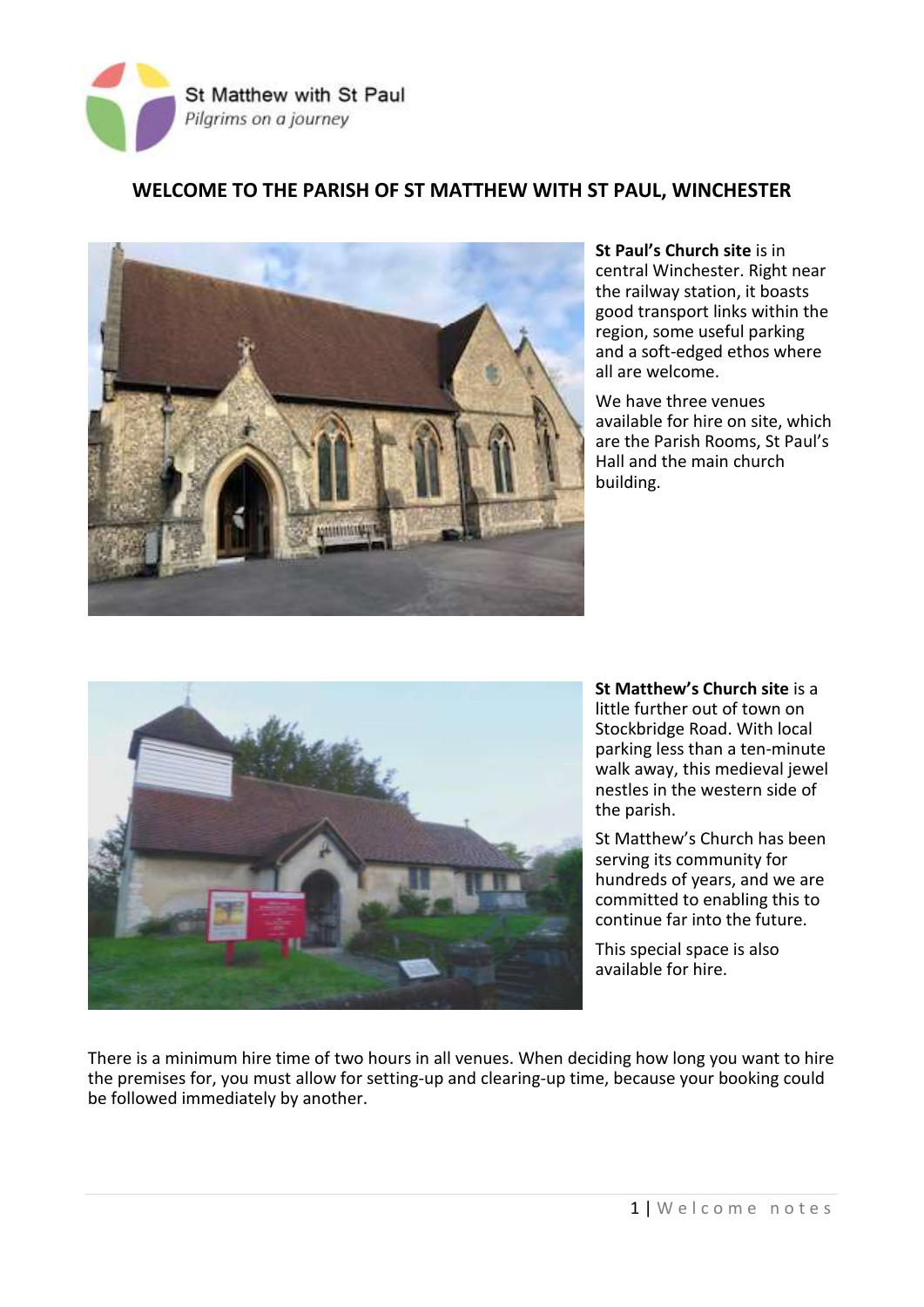

# **St Paul's Church**

This spacious Victorian church, beautifully refurbished and modified, is available for hire. The church dates back to the 1870s and in 2019–20 underwent a radical modernisation and enhancement funded by both the congregation and grant-making trusts so this lovely space can be used to host events for all the community.

The warm, flowing and adaptable space, with flexible lighting and seating, boasts underfloor heating. The attractive stone flooring in the central section is flanked by light oak in the north and south aisles.

A raised stone dais juts into the nave and creates an ideal platform for performance by choirs, orchestras, ensembles, jazz bands and soloists, the giving of lectures and other education and training, conferences and local and regional events.

It has the capacity to seat approximately 150 people on

attractive, comfortable wooden chairs. There are padded stacking chairs to seat a further 50, if required.

There is full disabled access to all hireable parts of the church with a single-level ground floor throughout the nave. A gently sloping ramp has been incorporated to allow full access to the chancel at the east end. There is a lift to the first-floor gallery and meeting room.

**The east end** Behind the simple nave altar lies the Lady Chapel. Originally the walls were extensively covered in *sgraffito*, applied in 1904 by Heywood Sumner, illustrating the parables of the Prodigal Son, the Talents and the Good Samaritan, and with vine decoration around the east window, which at that time had clear glass. In 1998 small section of the Parable of the Good Samaritan was uncovered and restored and is all the more dramatic, enhanced as it is by the cream wall surrounding it.

This is an open but separate chapel for small group work and prayer. It may readily be incorporated into the performance area, allowing the full space on the dais to be used.

**The west end** This now houses a sweeping two-storey architectural gem constructed from oak

and steel which enhances the acoustics of the ample church space. On the ground floor it houses the Parish Office, a fully equipped commercial kitchen (currently allowing catering for 100 plus), a utility room and two toilets (one fully accessible with baby changing). Above, accessible by both stairs and a lift to the first floor, is an open gallery space and an enclosed glass-sided meeting room with large table, chairs and a large screen. The table can be divided for breakout groups.

The gallery and meeting room may be hired separately but are included in the hire of the church.

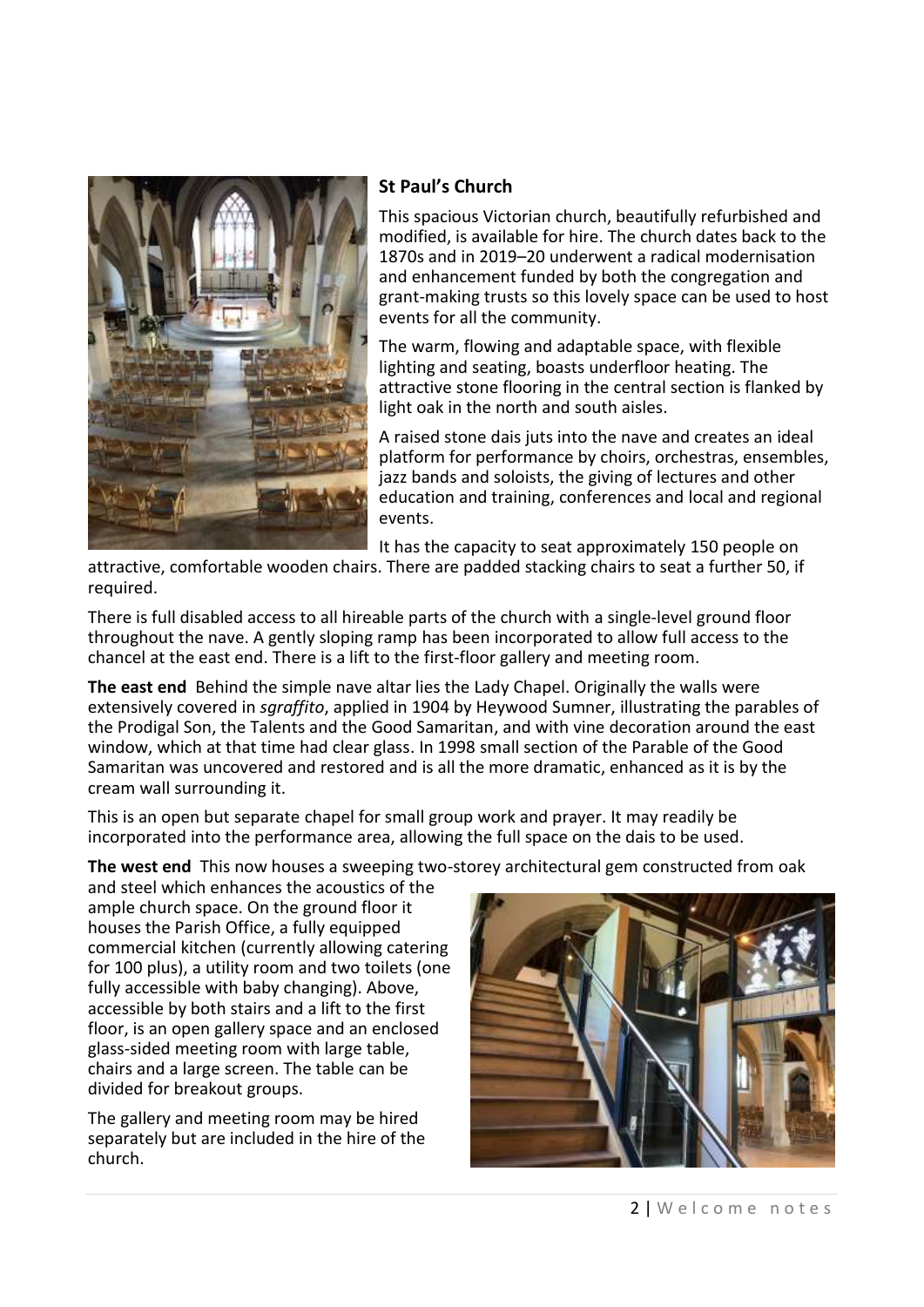We can provide a short training for use of our hand-held microphone, at small additional cost.

The kitchen may be hired at additional cost.

There is a good 1891 pipe organ by Foster & Andrews of Hull (which is under heritage orders) and a superb Brodman grand piano on a long loan from the Friends of Music in Winchester, which is regularly tuned. The latter is available for a separate charge.

The Resurrection Chapel, created in 2019–20, is a small chapel for private prayer and is not available for hire.

### **St Paul's Hall**

The Hall is on the left side of St Paul's Church. This is a simple, unencumbered space which can flexibly seat up to 60 people. It has been freshly decorated in a neutral colour scheme and the flooring renewed, creating a highquality venue.

There is a small kitchen with a foundation level of crockery and cutlery for 50 people. Hire includes use of the oven, microwave, fridge and kettles.



#### **Parish Rooms**

This is a separate building to the rear of St Paul's Church, by the church 'meadow'. There are two rooms with a small kitchenette which has a foundation level of cutlery and crockery for 20 people with use of the small fridge and kettle.

A series of interconnected spaces, the rooms offer a versatile, flowing venue or two separate rooms for hire.

In the larger room there is a pull-



down screen for use with a projector, a table tennis table, 3 large tables and 20 chairs.

In the smaller room, there are currently several little chairs and tables for toddler use.

In good weather, the large fenced and gated grass meadow area can be used and is ideal for outdoor games.

Please speak to the Parish Administrator if you plan to have a barbeque.